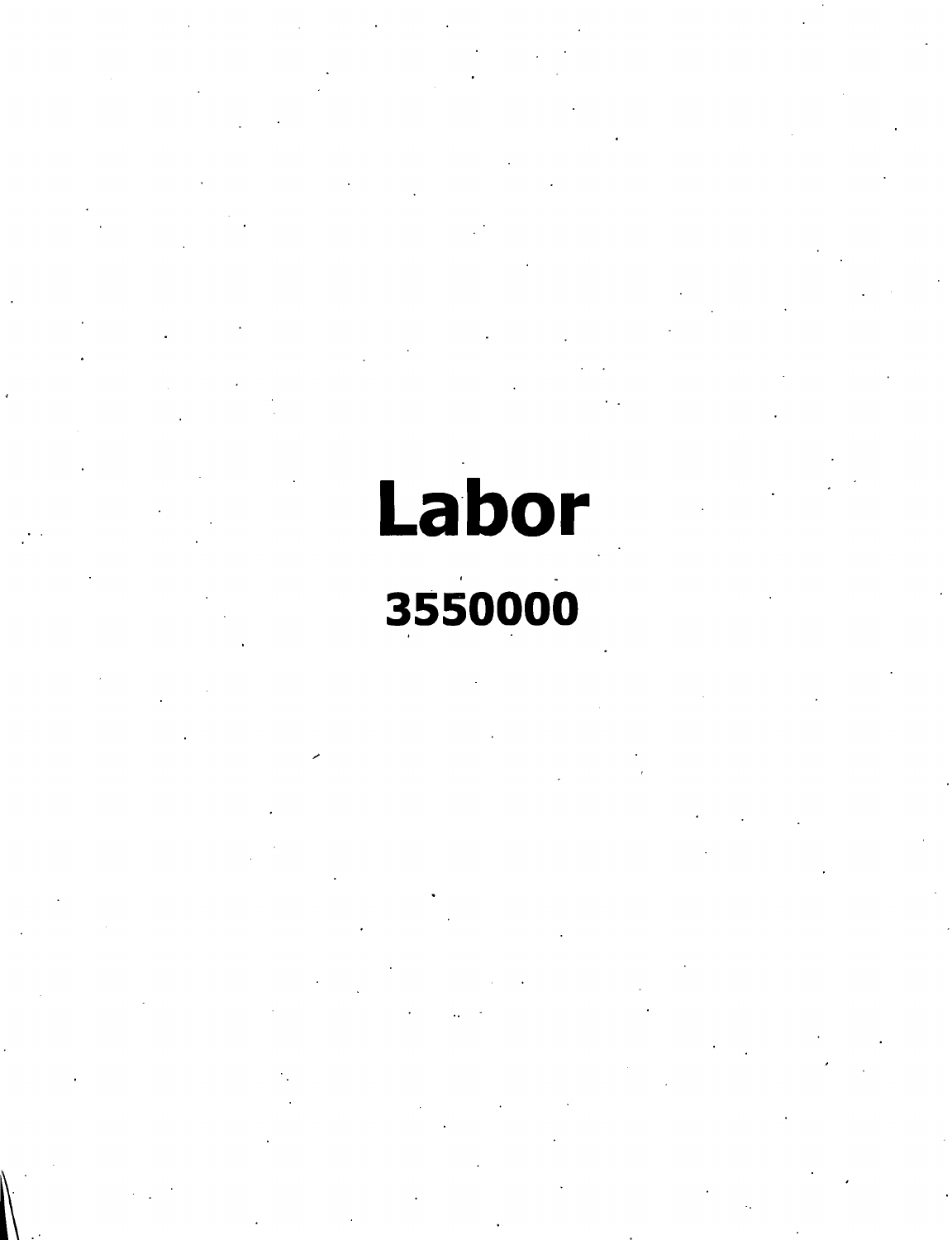| <b>New York State Consultant Services</b><br><b>Contractor's Annual Employment Report</b><br>Report Period: April 1, 2019 to March 31, 2020                                                                                                                                                                                                                                                                                                                               |                          |                                         |                                                    |  |
|---------------------------------------------------------------------------------------------------------------------------------------------------------------------------------------------------------------------------------------------------------------------------------------------------------------------------------------------------------------------------------------------------------------------------------------------------------------------------|--------------------------|-----------------------------------------|----------------------------------------------------|--|
| <b>Contracting State Agency Name:</b><br>Department of Labor<br>Contract Number: C000489<br><b>Agency Business Unit: DOL01</b><br>Contract Term: 09/20/2018 to 9/19/2023<br>Agency Department ID: 3550000<br><b>Contractor Name: Tech Valley Talent</b><br>Contractor Address: 20 Prospect Street, Ballston Spa NY 12020<br>Description of Services Being Provided: IT Professional Services and Staff Augmentation                                                       |                          |                                         |                                                    |  |
| Scope of Contract (Choose one that best fits):<br><b>Analysis</b><br>Evaluation<br>Research<br><b>Training</b><br><b>Computer Programming</b><br>$\boxtimes$ Other IT consulting<br>Data Processing<br>Ιł<br>$\Box$ Surveying<br><b>Architect Services</b><br><b>Environmental Services</b><br>Engineering<br><b>Health Services</b><br><b>Mental Health Services</b><br><b>Other Consulting</b><br>Accounting<br><b>Auditing</b><br>Paralegal<br>Legal<br>$\blacksquare$ |                          |                                         |                                                    |  |
|                                                                                                                                                                                                                                                                                                                                                                                                                                                                           |                          |                                         |                                                    |  |
|                                                                                                                                                                                                                                                                                                                                                                                                                                                                           | <b>Number of</b>         | <b>Number of</b><br><b>Hours Worked</b> | <b>Amount Payable</b><br><b>Under the Contract</b> |  |
| <b>Employment Category</b><br>15-1199.09 Information Technology                                                                                                                                                                                                                                                                                                                                                                                                           | <b>Employees</b><br>1.00 | 2,044.00                                | \$442,491.00                                       |  |
| <b>Project Managers</b>                                                                                                                                                                                                                                                                                                                                                                                                                                                   | 0.00                     | 0.00                                    | \$0.00                                             |  |
|                                                                                                                                                                                                                                                                                                                                                                                                                                                                           | 0.00                     | 0.00                                    | \$0.00                                             |  |
|                                                                                                                                                                                                                                                                                                                                                                                                                                                                           | 0.00                     | 0.00                                    | \$0.00                                             |  |
|                                                                                                                                                                                                                                                                                                                                                                                                                                                                           | 0.00                     | 0.00                                    | \$0.00                                             |  |
|                                                                                                                                                                                                                                                                                                                                                                                                                                                                           | 0.00                     | 0.00                                    | \$0.00                                             |  |
|                                                                                                                                                                                                                                                                                                                                                                                                                                                                           | 0.00                     | 0.00                                    | \$0.00                                             |  |
|                                                                                                                                                                                                                                                                                                                                                                                                                                                                           | 0.00                     | 0.00                                    | \$0.00                                             |  |
|                                                                                                                                                                                                                                                                                                                                                                                                                                                                           | 0.00                     | 0.00                                    | \$0.00                                             |  |
|                                                                                                                                                                                                                                                                                                                                                                                                                                                                           | 0.00                     | 0.00                                    | \$0.00                                             |  |
|                                                                                                                                                                                                                                                                                                                                                                                                                                                                           | 0.00                     | 0.00                                    | \$0.00                                             |  |
|                                                                                                                                                                                                                                                                                                                                                                                                                                                                           | 0.00                     | 0.00                                    | \$0.00                                             |  |
|                                                                                                                                                                                                                                                                                                                                                                                                                                                                           | 0.00                     | 0.00                                    | \$0.00                                             |  |
| <b>Total this Page</b>                                                                                                                                                                                                                                                                                                                                                                                                                                                    | 1.00                     | 2,044.00                                | \$442,491.00                                       |  |

**Name of person who prepared this report:** Jennifer Duane

Title: Administrative Assistant

**Preparer's Signature:** *JUAN*<br>Date Prepared: 05/06/2020

Phone #: 518-882-0001 x113

(Use additional pages, if necessary) example of the example of the example of the example of the example of the example of the example of the example of the example of the example of the example of the example of the examp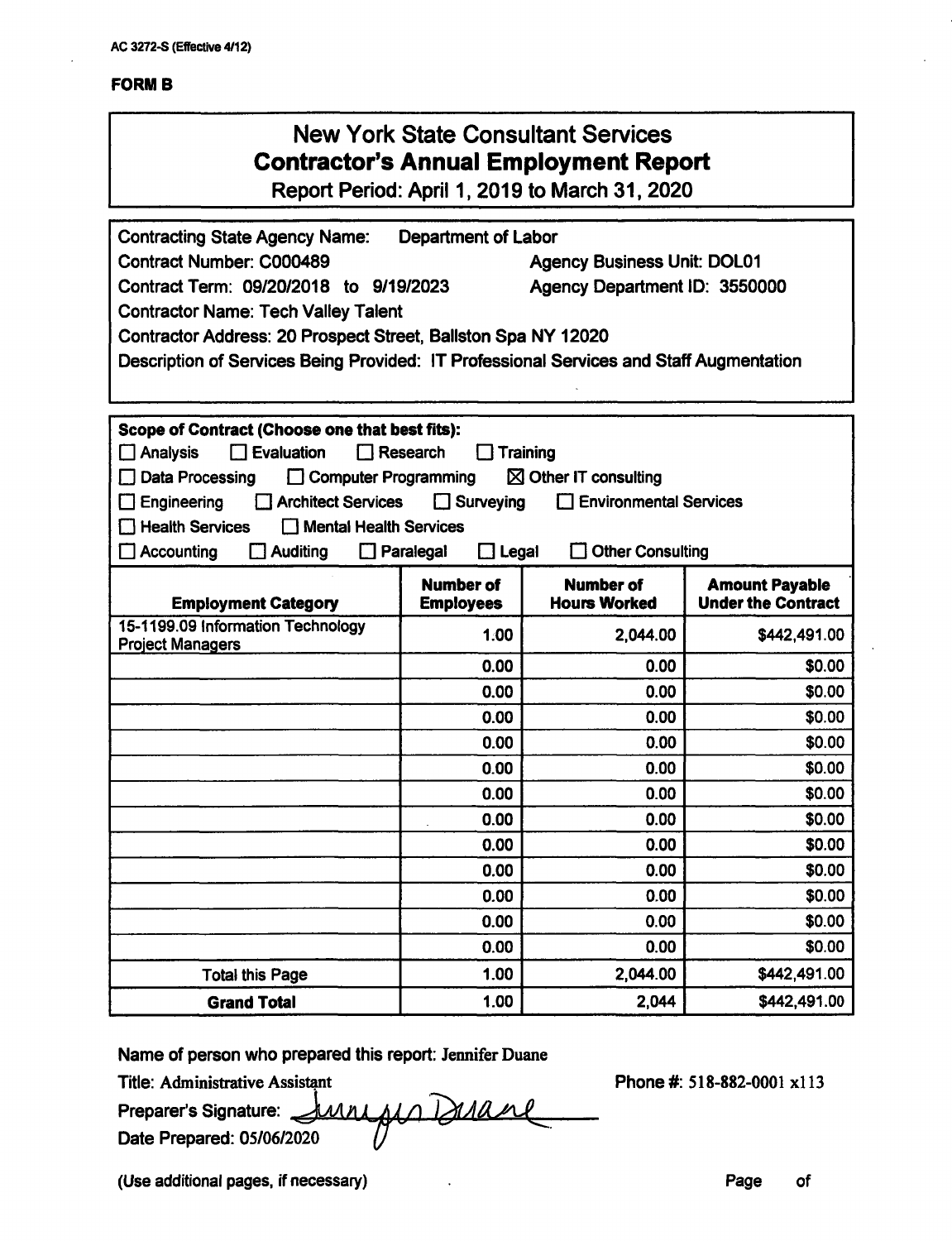## New York State Consultant Services **Contractor's Annual Employment Report Report Period: April 1, 2019 to March 31, 2020 Contracting State Agency Name: Department of Labor Contract Number: 12-C000277 Contract Term: 02/15/2013 to 03/31/2020 Contractor Name: NavlSite LLC Contractor Address: 125 Elwood Davis Rd., Syracuse, NY 13212 Description of Services Being Provided: Application Development, Implementation and Hosting for the America's** *One-Stop* **Operating System (AOSOS) Agency Business Unit: DOL01 Agency Department ID: 3550000 Scope of Contract (Choose one that best fits): Analysis Evaluation Research Training Data Processing |EI Computer Programming Other IT consulting Engineering Architect Services Surveying Environmental Services Q Health Services Mental Health Services Accounting Auditing Paralegal Legal Other Consulting Number of Houis Worked Amount Payable Under the Contract Number of Employment Category Computer and Information Systems Managers 11-3021.00 1.00 1.00 1.023.50 \$107,528.91 Computer Systems Analysts 15- 1121.00 1121.00 121.00 1121.00 1121.00 1121.00 1121.00 1121.00 1121.00 1121.00 1121.00 1121.00 1121.00 1121.00 1121.00 1121.00 1121.00 1121.00 1121.00 1121.00 1121.00 1121.00 11 Software Developers, Applications 15- 1132.00 11.00 13,362.75 \$1,213,070.45 Web Developers 15-1134.00 1.00 1,045.50 \$84,246.39 Software Quality Assurance Engineers and Testers 15-1199.01 1.00 1,863.50 \$190,077.00 \$0.000.00 0.00 0.00 0.00 \$0.00 0.00 0.00 \$0.00 0.00 \$0.000.00 0.00 \$0.00 \$0.00 0.00 \$0.00 \$0.00 0.00 0.00 \$0.00 0.00 0.00 \$0.00 Total this Page 17.00 21,994.50 \$2,071,186.25 Grand Total 17.00 21,964 \$2,071,186.25**

**Name of person who prepared this report: Dean A. Hunter**

**Title: Director, Custom Preparer's Signature: . Date Prepared: 04/08/2020 Phone #: 315-453-4987** *7k*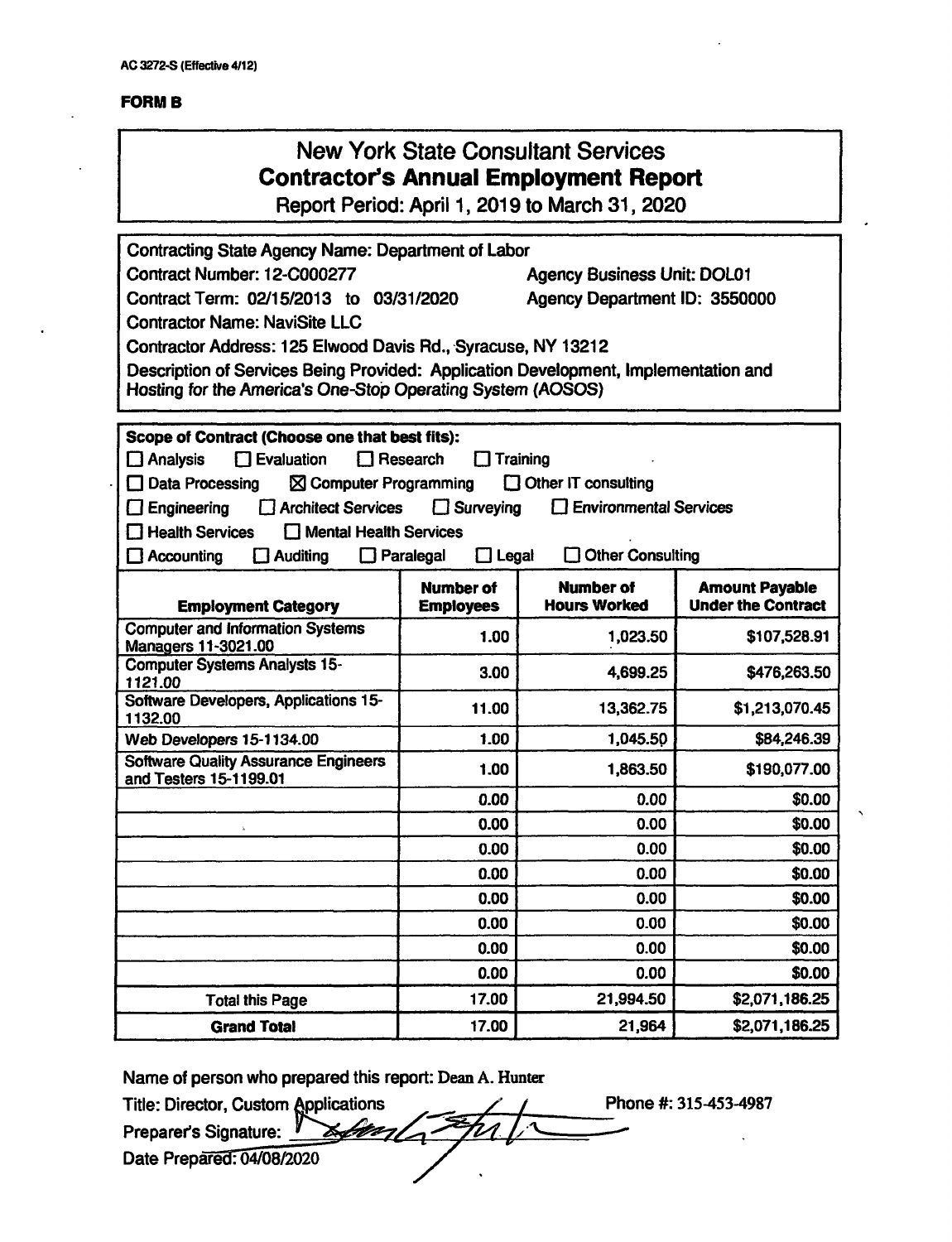## New York State Consultant Services **Contractor's Annual Employment Report**

Report Period: April 1, 2019 to March 31, 2020

| <b>Contracting State Agency Name: NYS Office of General Services/</b><br><b>NYS Department of Labor</b> |                                      |                                         |                         |                                                    |
|---------------------------------------------------------------------------------------------------------|--------------------------------------|-----------------------------------------|-------------------------|----------------------------------------------------|
| <b>Contract Number: PH65775</b>                                                                         |                                      | <b>Agency Business Unit:</b>            |                         |                                                    |
| Contract Term: 11/1/2012 to 06/30/2019                                                                  |                                      | <b>Agency Department ID:</b>            |                         |                                                    |
| Contractor Name: NTT DATA, Inc.                                                                         |                                      |                                         |                         |                                                    |
| Contractor Address: 18 Corporate Woods Blvd., Albany,                                                   |                                      |                                         |                         |                                                    |
| <b>NY 12211</b><br>Description of Services Being Provided: Consulting Services                          |                                      |                                         |                         |                                                    |
|                                                                                                         |                                      |                                         |                         |                                                    |
|                                                                                                         |                                      |                                         |                         |                                                    |
| Scope of Contract (Choose one that best fits):                                                          |                                      |                                         |                         |                                                    |
| Evaluation<br><b>Analysis</b>                                                                           | <b>Research</b>                      | <b>Training</b>                         |                         |                                                    |
| <b>Data Processing</b>                                                                                  | <b>Computer Programming</b>          | ⊠Other IT consulting                    |                         |                                                    |
| <b>Architect Services</b><br>Engineering                                                                | Surveying                            | <b>Environmental Services</b>           |                         |                                                    |
| <b>Health Services</b>                                                                                  | <b>Mental Health Services</b>        |                                         |                         |                                                    |
| <b>Accounting</b><br><b>Auditing</b>                                                                    | Paralegal                            | Legal                                   | <b>Other Consulting</b> |                                                    |
|                                                                                                         |                                      |                                         |                         |                                                    |
| $\blacksquare$<br><b>Employment Category</b>                                                            | <b>Number of</b><br><b>Employees</b> | <b>Number of</b><br><b>Hours Worked</b> |                         | <b>Amount Payable</b><br><b>Under the Contract</b> |
| <b>Software Developers, Applications</b>                                                                | 1                                    | 1368.5                                  | S                       | 100,023.67                                         |
|                                                                                                         |                                      |                                         |                         |                                                    |
|                                                                                                         |                                      |                                         |                         |                                                    |
|                                                                                                         |                                      |                                         |                         |                                                    |
|                                                                                                         |                                      |                                         |                         |                                                    |
|                                                                                                         |                                      |                                         |                         |                                                    |
|                                                                                                         |                                      |                                         |                         |                                                    |
|                                                                                                         |                                      |                                         |                         |                                                    |
|                                                                                                         |                                      |                                         |                         |                                                    |
| Total this page                                                                                         | 1                                    | 1368.5                                  | $\overline{\mathbf{s}}$ | 100,023.67                                         |
| <b>Grand Total</b>                                                                                      | 1                                    | 1368.5                                  | \$                      | 100,023.67                                         |

Name of person who prepared this report: Carol Fitzgerald

Title: Delivery Director

Preparer's Signature: Carolfitz, gerall

Date Prepared: 05/15/2020

(Use additional pages, if necessary)

Phone #: 518-815-2057

Page <sup>1</sup> of <sup>1</sup>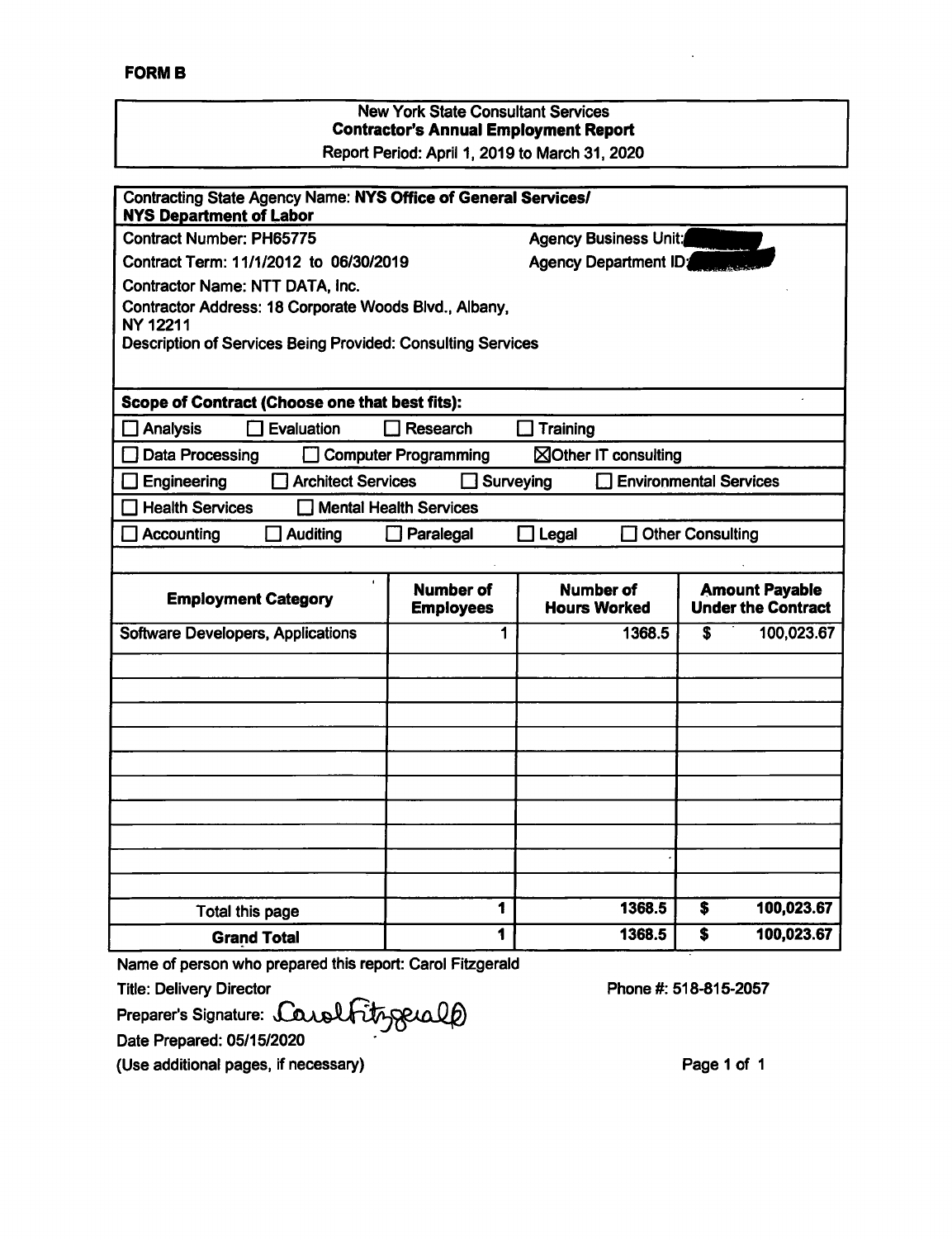## New York State Consultant Services **Contractor's Annual Employment Report**

Report Period: April 1, 2019 to March 31, 2020

| Contracting State Agency Name: New York State Department of Labor (DOL)<br>Agency Business Unit: [OL0]<br><b>Contract Number: PH65776</b><br>Contract Term: 11/01/2012 to 06/30/2019<br>Agency Department ID: 3550000<br><b>Contractor Name: Knowledge Builders Inc.</b><br>Contractor Address: 1977 Western Avenue, Ste #1, Albany, NY 12202<br>Description of Services Being Provided: Software Architect                                                 |                                      |                                         |                                                    |  |
|-------------------------------------------------------------------------------------------------------------------------------------------------------------------------------------------------------------------------------------------------------------------------------------------------------------------------------------------------------------------------------------------------------------------------------------------------------------|--------------------------------------|-----------------------------------------|----------------------------------------------------|--|
| Scope of Contract (Choose one that best fits):<br>$\boxtimes$ Evaluation<br>$\boxtimes$ Analysis<br>$\Box$ Research<br>Training<br>$\boxtimes$ Data Processing<br>$\boxtimes$ Computer Programming<br>□ Other IT consulting<br>Engineering<br>Architect Services<br>$\Box$ Surveying<br><b>Environmental Services</b><br><b>Health Services</b><br>Mental Health Services<br>Auditing<br><b>Other Consulting</b><br>Accounting<br>Paralegal<br>$\Box$ Legal |                                      |                                         |                                                    |  |
| <b>Employment Category</b>                                                                                                                                                                                                                                                                                                                                                                                                                                  | <b>Number of</b><br><b>Employees</b> | <b>Number of</b><br><b>Hours Worked</b> | <b>Amount Payable</b><br><b>Under the Contract</b> |  |
| 15-1199.02                                                                                                                                                                                                                                                                                                                                                                                                                                                  | 1.00                                 | 1,945.00                                | \$163,380.00                                       |  |
|                                                                                                                                                                                                                                                                                                                                                                                                                                                             | 0.00                                 | 0.00                                    | \$0.00                                             |  |
|                                                                                                                                                                                                                                                                                                                                                                                                                                                             | 0.00                                 | 0.00                                    | \$0.00                                             |  |
|                                                                                                                                                                                                                                                                                                                                                                                                                                                             | 0.00                                 | 0.00                                    | \$0.00                                             |  |
|                                                                                                                                                                                                                                                                                                                                                                                                                                                             | 0.00                                 | 0.00                                    | \$0.00                                             |  |
|                                                                                                                                                                                                                                                                                                                                                                                                                                                             | 0.00                                 | 0.00                                    | \$0.00                                             |  |
|                                                                                                                                                                                                                                                                                                                                                                                                                                                             | 0.00                                 | 0.00                                    | \$0.00                                             |  |
|                                                                                                                                                                                                                                                                                                                                                                                                                                                             | 0.00                                 | 0.00                                    | \$0.00                                             |  |
|                                                                                                                                                                                                                                                                                                                                                                                                                                                             | 0.00                                 | 0.00                                    | \$0.00                                             |  |
|                                                                                                                                                                                                                                                                                                                                                                                                                                                             | 0.00                                 | 0.00                                    | \$0.00                                             |  |
|                                                                                                                                                                                                                                                                                                                                                                                                                                                             | 0.00                                 | 0.00                                    | \$0.00                                             |  |
|                                                                                                                                                                                                                                                                                                                                                                                                                                                             | 0.00                                 | 0.00                                    | \$0.00                                             |  |
|                                                                                                                                                                                                                                                                                                                                                                                                                                                             | 0.00                                 | 0.00                                    | \$0.00                                             |  |
| <b>Total this Page</b>                                                                                                                                                                                                                                                                                                                                                                                                                                      | 1.00                                 | 1,945.00                                | \$163,380.00                                       |  |
| <b>Grand Total</b>                                                                                                                                                                                                                                                                                                                                                                                                                                          | 1.00                                 | 1,945                                   | \$163,380.00                                       |  |

Name of person who prepared this report: Sanjay Kapalli

Title: Executive Vice President

Preparer's Signature:

Date Prepared: 04/30/2020

Phone #: 518-810-7478

(Use additional pages, if necessary) example the control of the Page 1 of 1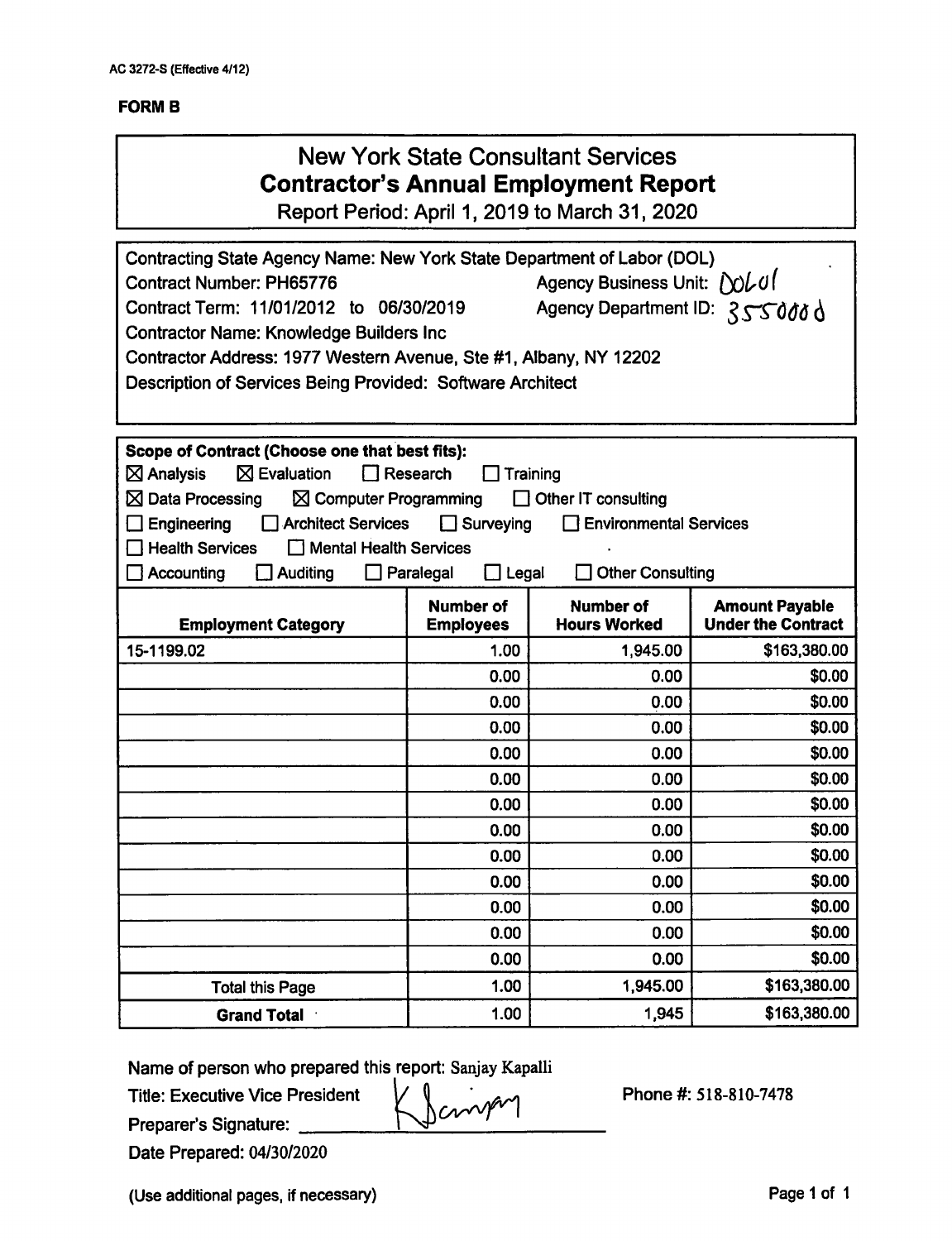## New York State Consultant Services **Contractor's Annual Employment Report**

**Report Period: April 1,2019 to March 31, 2020**

| Contracting State Agency Name: New York State Department of Labor (DOL)<br><b>Contract Number: PH65776</b><br>Agency Business Unit: Dol 0<br>Contract Term: 11/01/2012 to 06/30/2019<br>Agency Department ID: 335068 k<br><b>Contractor Name: Knowledge Builders Inc.</b><br>Contractor Address: 1977 Western Avenue, Ste #1, Albany, NY 12202<br><b>Description of Services Being Provided: Specialist</b>                                                   |                                      |                                         |                                                    |  |
|---------------------------------------------------------------------------------------------------------------------------------------------------------------------------------------------------------------------------------------------------------------------------------------------------------------------------------------------------------------------------------------------------------------------------------------------------------------|--------------------------------------|-----------------------------------------|----------------------------------------------------|--|
| Scope of Contract (Choose one that best fits):<br>$\boxtimes$ Evaluation<br>$\boxtimes$ Analysis<br>$\Box$ Research<br>Training<br>$\boxtimes$ Data Processing<br>$\boxtimes$ Computer Programming<br>$\Box$ Other IT consulting<br>Engineering<br>Architect Services<br>$\Box$ Surveying<br>$\Box$ Environmental Services<br>Mental Health Services<br><b>Health Services</b><br>Accounting<br>Auditing<br>□ Paralegal<br>□ Legal<br><b>Other Consulting</b> |                                      |                                         |                                                    |  |
| <b>Employment Category</b>                                                                                                                                                                                                                                                                                                                                                                                                                                    | <b>Number of</b><br><b>Employees</b> | <b>Number of</b><br><b>Hours Worked</b> | <b>Amount Payable</b><br><b>Under the Contract</b> |  |
| 15-1132                                                                                                                                                                                                                                                                                                                                                                                                                                                       | 2.00                                 | 1,672.00                                | \$98,313.60                                        |  |
|                                                                                                                                                                                                                                                                                                                                                                                                                                                               | 0.00                                 | 0.00                                    | \$0.00                                             |  |
|                                                                                                                                                                                                                                                                                                                                                                                                                                                               | 0.00                                 | 0.00                                    | \$0.00                                             |  |
|                                                                                                                                                                                                                                                                                                                                                                                                                                                               | 0.00                                 | 0.00                                    | \$0.00                                             |  |
|                                                                                                                                                                                                                                                                                                                                                                                                                                                               | 0.00                                 | 0.00                                    | \$0.00                                             |  |
|                                                                                                                                                                                                                                                                                                                                                                                                                                                               | 0.00                                 | 0.00                                    | \$0.00                                             |  |
|                                                                                                                                                                                                                                                                                                                                                                                                                                                               | 0.00                                 | 0.00                                    | \$0.00                                             |  |
|                                                                                                                                                                                                                                                                                                                                                                                                                                                               | 0.00                                 | 0.00                                    | \$0.00                                             |  |
|                                                                                                                                                                                                                                                                                                                                                                                                                                                               | 0.00                                 | 0.00                                    | \$0.00                                             |  |
|                                                                                                                                                                                                                                                                                                                                                                                                                                                               | 0.00                                 | 0.00                                    | \$0.00                                             |  |
|                                                                                                                                                                                                                                                                                                                                                                                                                                                               | 0.00                                 | 0.00                                    | \$0.00                                             |  |
|                                                                                                                                                                                                                                                                                                                                                                                                                                                               | 0.00                                 | 0.00                                    | \$0.00                                             |  |
|                                                                                                                                                                                                                                                                                                                                                                                                                                                               | 0.00                                 | 0.00                                    | \$0.00                                             |  |
| <b>Total this Page</b>                                                                                                                                                                                                                                                                                                                                                                                                                                        | 2.00                                 | 1,672.00                                | \$98,313.60                                        |  |
| <b>Grand Total</b>                                                                                                                                                                                                                                                                                                                                                                                                                                            | 2.00                                 | 1,672                                   | \$98,313.60                                        |  |

Name of person who prepared this report: Sanjay Kapalli

Title: Executive Vice President /

Preparer's Signature: \_\_\_\_\_\_\_\_\_\_\_\_\_\_\_\_\_\_\_\_\_\_\_\_\_\_

Date Prepared: 04/30/2020

Phone #: 518-810-7478

(Use additional pages, if necessary) example the state of the page 1 of 1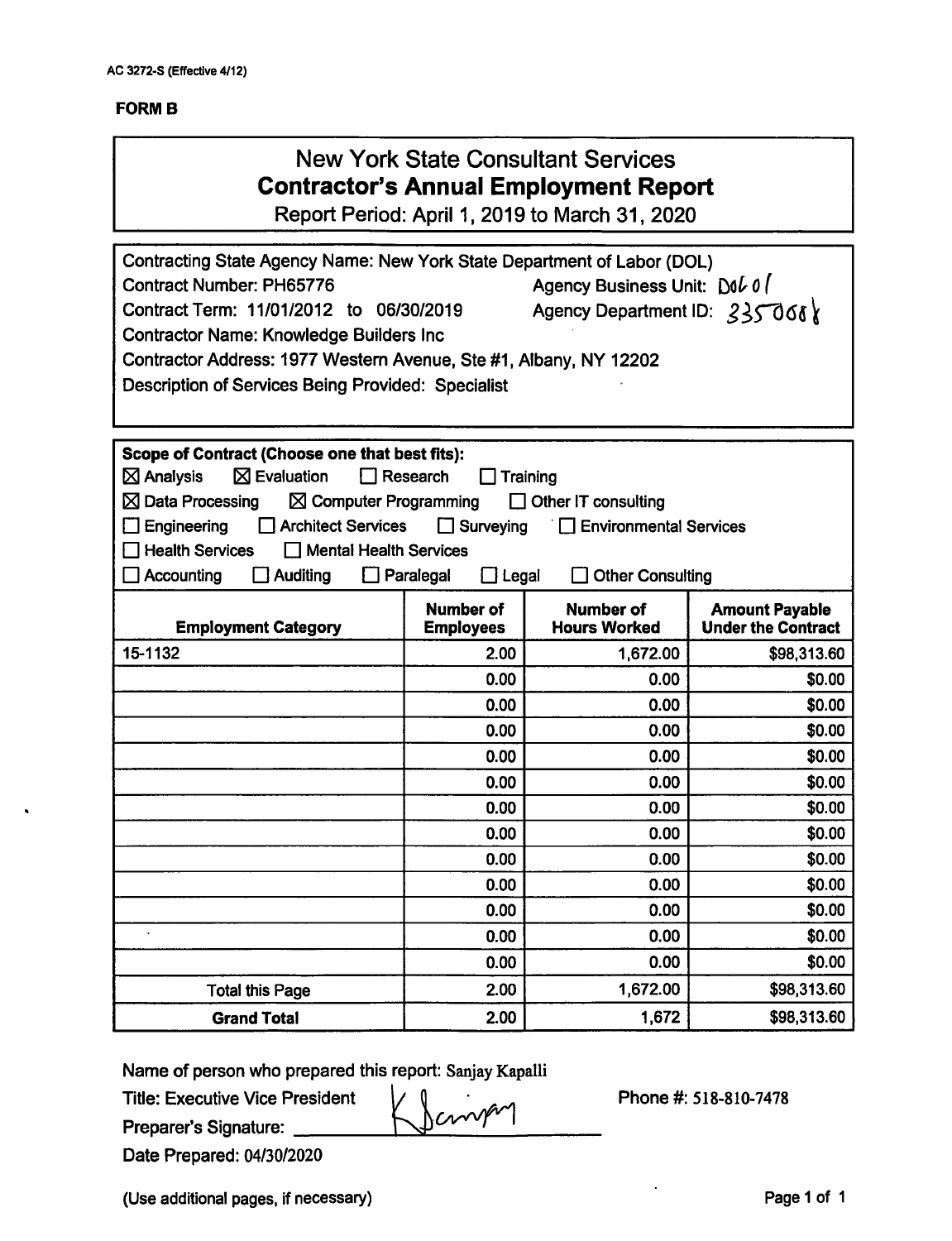# New York State Consultant Services **Contractor's Annual Employment Report**

**Report Period: April 1,2019 to March 31, 2020**

| Contracting State Agency Name: New York State Department of Labor (DOL)  |                                      |                                  |                                                    |  |
|--------------------------------------------------------------------------|--------------------------------------|----------------------------------|----------------------------------------------------|--|
| <b>Contract Number: PH65776</b><br>Agency Business Unit: DOL 0           |                                      |                                  |                                                    |  |
| Contract Term: 11/01/2012 to 06/30/2019                                  |                                      | Agency Department ID: 3350000    |                                                    |  |
| <b>Contractor Name: Knowledge Builders Inc.</b>                          |                                      |                                  |                                                    |  |
| Contractor Address: 1977 Western Avenue, Ste #1, Albany, NY 12202        |                                      |                                  |                                                    |  |
| Description of Services Being Provided: Technical Architect              |                                      |                                  |                                                    |  |
|                                                                          |                                      |                                  |                                                    |  |
|                                                                          |                                      |                                  |                                                    |  |
| Scope of Contract (Choose one that best fits):<br>$\boxtimes$ Evaluation | Research                             |                                  |                                                    |  |
| $\boxtimes$ Analysis                                                     |                                      | Training                         |                                                    |  |
| $\boxtimes$ Data Processing<br>$\boxtimes$ Computer Programming          |                                      | $\Box$ Other IT consulting       |                                                    |  |
| <b>Architect Services</b><br>$\exists$ Engineering                       | $\Box$ Surveying                     | Environmental Services           |                                                    |  |
| $\Box$ Health Services<br>$\Box$ Mental Health Services                  |                                      |                                  |                                                    |  |
| Accounting<br><b>Auditing</b>                                            | $\Box$ Paralegal<br>$\Box$ Legal     | <b>Other Consulting</b>          |                                                    |  |
| <b>Employment Category</b>                                               | <b>Number of</b><br><b>Employees</b> | Number of<br><b>Hours Worked</b> | <b>Amount Payable</b><br><b>Under the Contract</b> |  |
| 15-1199.02                                                               | 2.00                                 | 2,516.50                         | \$207,158.26                                       |  |
|                                                                          | 0.00                                 | 0.00                             | \$0.00                                             |  |
|                                                                          | 0.00                                 | 0.00                             | \$0.00                                             |  |
|                                                                          | 0.00                                 | 0.00                             | \$0.00                                             |  |
|                                                                          | 0.00                                 | 0.00                             | \$0.00                                             |  |
|                                                                          | 0.00                                 | 0.00                             | \$0.00                                             |  |
|                                                                          | 0.00                                 | 0.00                             | \$0.00                                             |  |
|                                                                          | 0.00                                 | 0.00                             | \$0.00                                             |  |
|                                                                          | 0.00                                 | 0.00                             | \$0.00                                             |  |
|                                                                          | 0.00                                 | 0.00                             | \$0.00                                             |  |
|                                                                          | 0.00                                 | 0.00                             | \$0.00                                             |  |
|                                                                          | 0.00                                 | 0.00                             | \$0.00                                             |  |
| \$0.00<br>0.00<br>0.00                                                   |                                      |                                  |                                                    |  |
| <b>Total this Page</b>                                                   | 2.00                                 | 2,516.50                         | \$207,158.26                                       |  |
| <b>Grand Total</b>                                                       | 2.00                                 | 2,516                            | \$207,158.26                                       |  |
|                                                                          |                                      |                                  |                                                    |  |

Name of person who prepared this report: Sanjay Kapalli

Title: Executive Vice President

Preparer's Signature:

Date Prepared: 04/30/2020

Phone #: 518-810-7478

(Use additional pages, if necessary) example 2 and 2 and 2 and 2 and 2 and 2 and 2 and 2 and 2 and 2 and 2 and 2 and 2 and 2 and 2 and 2 and 2 and 2 and 2 and 2 and 2 and 2 and 2 and 2 and 2 and 2 and 2 and 2 and 2 and 2 a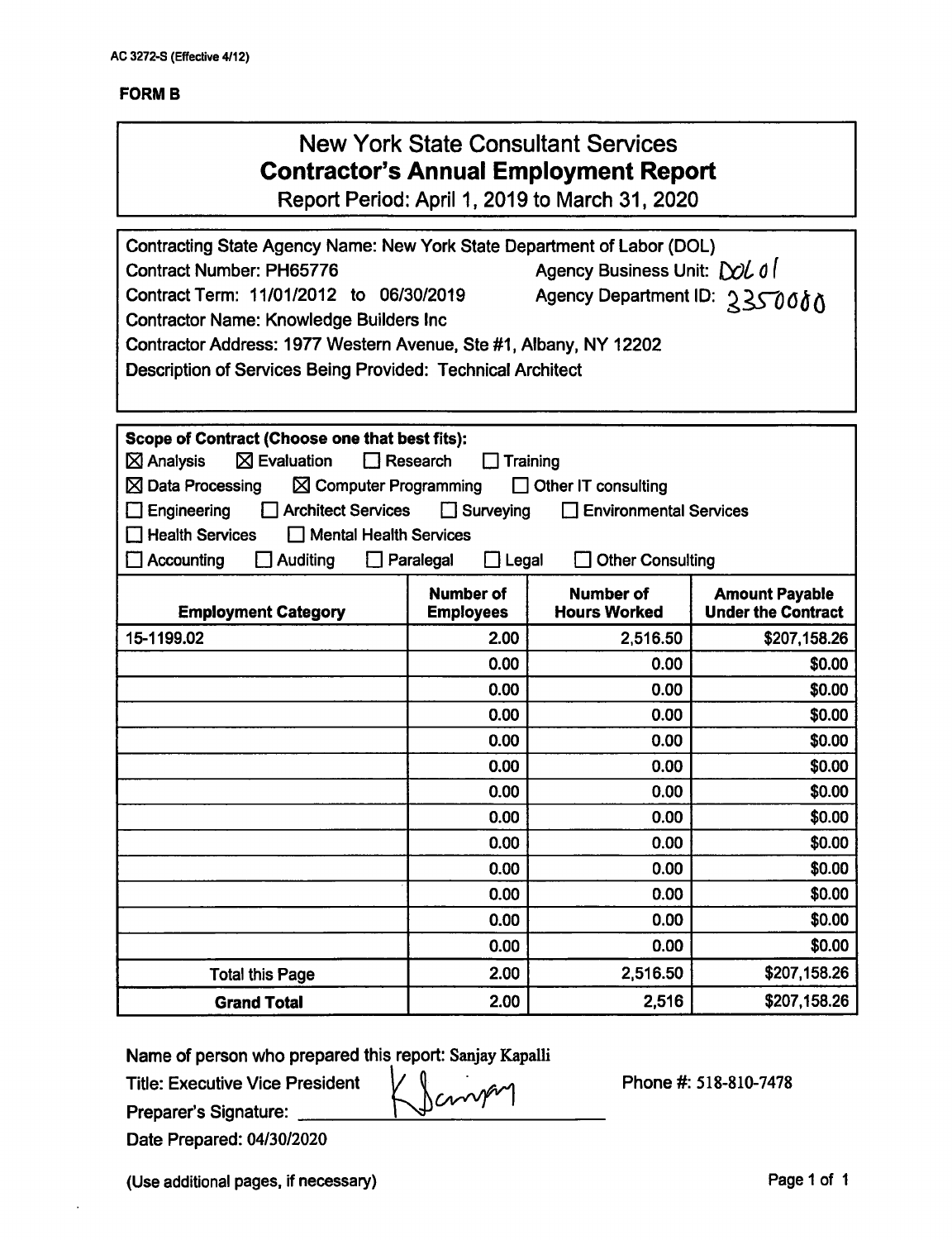## New York State Consultant Services **Contractor's Annual Employment Report**

Report Period: April 1, 2019 to March 31, 2020

| Contracting State Agency Name: Department of Labor              |                                      |                                    |                                                    |  |
|-----------------------------------------------------------------|--------------------------------------|------------------------------------|----------------------------------------------------|--|
| Contract Number: PH65780                                        |                                      | <b>Agency Business Unit: DOL01</b> |                                                    |  |
| Contract Term: 10/1/18 to 6/30/19                               |                                      | Agency Department ID: 3550000      |                                                    |  |
| Contractor Name: MVP Consulting Plus, Inc.                      |                                      |                                    |                                                    |  |
| Contractor Address: 435 New Karner Road Albany, NY 12205        |                                      |                                    |                                                    |  |
| Description of Services Being Provided: IT Consulting (Various) |                                      |                                    |                                                    |  |
|                                                                 |                                      |                                    |                                                    |  |
|                                                                 |                                      |                                    |                                                    |  |
| Scope of Contract (Choose one that best fits):                  |                                      |                                    |                                                    |  |
| Evaluation<br>Analysis                                          | Research                             | Training                           |                                                    |  |
| Data Processing<br>□ Computer Programming                       |                                      | $\boxtimes$ Other IT consulting    |                                                    |  |
| Engineering<br><b>Architect Services</b>                        | $\Box$ Surveying                     | Environmental Services             |                                                    |  |
| <b>Health Services</b><br>Mental Health Services                |                                      |                                    |                                                    |  |
| Accounting<br>Auditing                                          | $\Box$ Legal<br>$\Box$ Paralegal     | <b>Other Consulting</b>            |                                                    |  |
| <b>Employment Category</b>                                      | <b>Number of</b><br><b>Employees</b> | Number of<br><b>Hours Worked</b>   | <b>Amount Payable</b><br><b>Under the Contract</b> |  |
| 15-1151.00                                                      | 1.00                                 | 65.50                              | \$4,809.67                                         |  |
| 15-1131.00                                                      | 1.00                                 | 492.00                             | \$33,323.16                                        |  |
|                                                                 | 1.00                                 | 496.00                             | \$33,594.08                                        |  |
|                                                                 | 1.00                                 | 480.00                             | \$32,510.40                                        |  |
|                                                                 | 1.00                                 | 485.00                             | \$32,849.05                                        |  |
|                                                                 | 1.00                                 | 512.00                             | \$34,677.76                                        |  |
|                                                                 | 1.00                                 | 512.00                             | \$34,677.76                                        |  |
|                                                                 | 1.00                                 | 488.00                             | \$33,052.24                                        |  |
|                                                                 | 1.00                                 | 496.00                             | \$33,594.08                                        |  |
|                                                                 | 1.00                                 | 512.00                             | \$34,677.76                                        |  |
|                                                                 | 1.00                                 | 512.00                             | \$34,677.76                                        |  |
|                                                                 | 1.00                                 | 392.50                             | \$26,584.03                                        |  |
|                                                                 | 1.00                                 | 496.00                             | \$33,594.08                                        |  |
| <b>Total this Page</b>                                          | 13.00                                | 5,939.00                           | \$402,621.83                                       |  |
| <b>Grand Total</b>                                              | 13.00                                | 5,939                              | \$402,621.83                                       |  |

Name of person who prepared this report: Ilakumari Patel

Title: CEO/CFO

Phone #: 518-218-1700

Preparer's Signature:  $IN$  Patel Date Prepared: 5/1/20

(Use additional pages, if necessary) example 2 and 2 and 2 and 2 and 2 and 2 and 2 and 2 and 2 and 2 and 2 and 2 and 2 and 2 and 2 and 2 and 2 and 2 and 2 and 2 and 2 and 2 and 2 and 2 and 2 and 2 and 2 and 2 and 2 and 2 a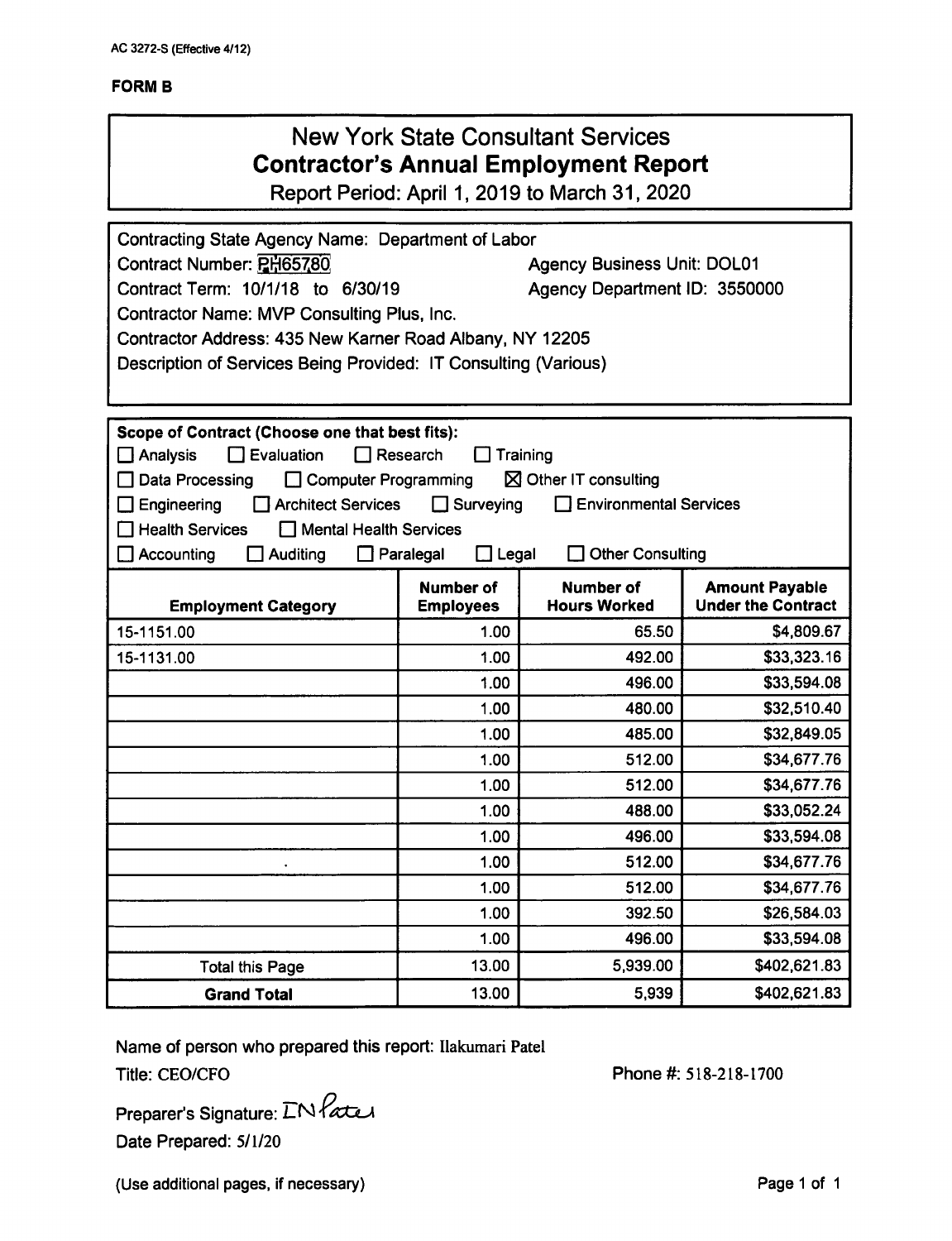**AC 3272-S (Effective 4/12)**

#### **FORMB**

|                                                                                                                                                                                                                                                                                                         |                                                     | <b>New York State Consultant Services</b><br><b>Contractor's Annual Employment Report</b><br>Report Period: April 1, 2019 to March 31, 2020 |                                                    |
|---------------------------------------------------------------------------------------------------------------------------------------------------------------------------------------------------------------------------------------------------------------------------------------------------------|-----------------------------------------------------|---------------------------------------------------------------------------------------------------------------------------------------------|----------------------------------------------------|
| Contracting State Agency Name: Department of Labor<br>Contract Number: PH 65782<br>Contract Term: 11/01/2012 to 06/30/2019<br>Contractor Name: PSI International Inc.<br>Contractor Address: 11200 Waples Mill Rd, Suite 200 Fairfax, , VA 22030<br>Description of Services Being Provided: IT Services |                                                     | <b>Agency Business Unit: DOL01</b><br>Agency Department ID: 3550000                                                                         |                                                    |
| Scope of Contract (Choose one that best fits):<br>$\square$ Analysis<br>$\Box$ Evaluation<br>Data Processing<br>□ Computer Programming<br>$\Box$ Engineering<br>Architect Services □ Surveying<br>$\Box$ Health Services<br>Mental Health Services<br>$\Box$ Accounting<br>Auditing                     | $\Box$ Research<br>$\Box$ Legal<br>$\Box$ Paralegal | Training<br><b>X Other IT consulting</b><br>Environmental Services<br><b>Other Consulting</b>                                               |                                                    |
| <b>Employment Category</b>                                                                                                                                                                                                                                                                              | <b>Number of</b><br><b>Employees</b>                | <b>Number of</b><br><b>Hours Worked</b>                                                                                                     | <b>Amount Payable</b><br><b>Under the Contract</b> |
| <b>Computer Programmers</b>                                                                                                                                                                                                                                                                             | 7                                                   | 9,810.25                                                                                                                                    | \$668,126.80                                       |
| <b>Computer Systems Architects</b>                                                                                                                                                                                                                                                                      | 2                                                   | 2,087.00                                                                                                                                    | \$164,518.21                                       |
| <b>Computer User Support Specialists</b>                                                                                                                                                                                                                                                                | 6                                                   | 7,022.50                                                                                                                                    | \$428,329.02                                       |
| <b>IT Project Managers</b>                                                                                                                                                                                                                                                                              | 2                                                   | 3,131.00                                                                                                                                    | \$269,485.17                                       |
| <b>Software Quality Assurance Testers</b>                                                                                                                                                                                                                                                               | $\overline{2}$                                      | 1,312.00                                                                                                                                    | \$61,873.92                                        |
|                                                                                                                                                                                                                                                                                                         |                                                     |                                                                                                                                             |                                                    |
|                                                                                                                                                                                                                                                                                                         |                                                     |                                                                                                                                             |                                                    |
| <b>Total this Page</b>                                                                                                                                                                                                                                                                                  | 19                                                  | 23,362.75                                                                                                                                   | \$1,592,333.12                                     |
| <b>Grand Total</b>                                                                                                                                                                                                                                                                                      | 19                                                  | 23,362.75                                                                                                                                   | \$1,592,333.12                                     |

Name of person who prepared this report: Jasmin Bertulfo

Bertri

Title: Accountant

Preparer's Signature:

**Date Prepared: 05/08/2020**

(Use additional pages, if necessary) example and the example of the example of the Page 1 of 1

Phone #: 703.621.5849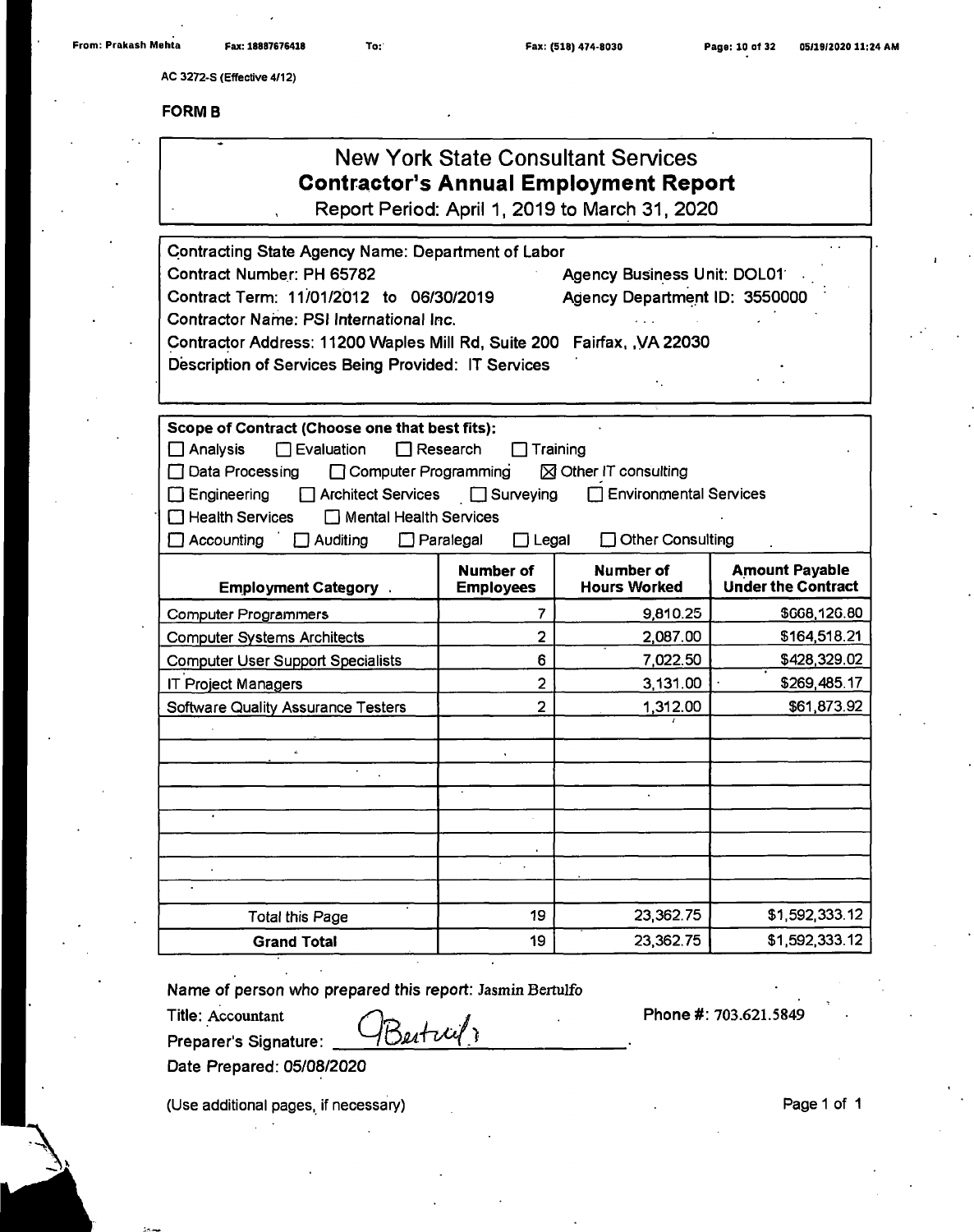**■i**

**AC 3272-S (Effective 4/12)**

**FORWIB**

| <b>New York State Consultant Services</b><br><b>Contractor's Annual Employment Report</b><br>Report Period: April 1, 2019 to March 31, 2020                                                                                                                                                            |                                                           |                                                                                                         |                                                    |  |
|--------------------------------------------------------------------------------------------------------------------------------------------------------------------------------------------------------------------------------------------------------------------------------------------------------|-----------------------------------------------------------|---------------------------------------------------------------------------------------------------------|----------------------------------------------------|--|
| Contracting State Agency Name: Department of Labor<br>Contract Number: PH68621<br>Contract Term: 07/01/2019 to 06/30/2024<br>Contractor Name: PSI International Inc.<br>Contractor Address: 11200 Waples Mill Rd, Suite 200 Fairfax, , VA 22030<br>Description of Services Being Provided: IT Services |                                                           | <b>Agency Business Unit: DOL01</b><br>Agency Department ID: 3550000                                     |                                                    |  |
| Scope of Contract (Choose one that best fits):<br>$\sqsupset$ Evaluation<br>$\Box$ Analysis<br>Computer Programming<br>Data Processing<br>Architect Services<br>Engineering<br><b>Health Services</b><br>$\Box$ Mental Health Services<br>Accounting<br>Auditing                                       | $\Box$ Research<br>Surveying<br>$\Box$ Legal<br>Paralegal | Training<br>$\boxtimes$ Other IT consulting<br><b>Environmental Services</b><br><b>Other Consulting</b> |                                                    |  |
| <b>Employment Category</b>                                                                                                                                                                                                                                                                             | Number of<br><b>Employees</b>                             | Number of<br><b>Hours Worked</b>                                                                        | <b>Amount Payable</b><br><b>Under the Contract</b> |  |
| <b>Computer Programmers</b>                                                                                                                                                                                                                                                                            | 1                                                         | 475.75                                                                                                  | S<br>32,308.18                                     |  |
|                                                                                                                                                                                                                                                                                                        |                                                           |                                                                                                         |                                                    |  |
|                                                                                                                                                                                                                                                                                                        |                                                           |                                                                                                         |                                                    |  |
|                                                                                                                                                                                                                                                                                                        |                                                           |                                                                                                         |                                                    |  |
|                                                                                                                                                                                                                                                                                                        |                                                           |                                                                                                         |                                                    |  |
|                                                                                                                                                                                                                                                                                                        |                                                           |                                                                                                         |                                                    |  |
|                                                                                                                                                                                                                                                                                                        |                                                           |                                                                                                         |                                                    |  |
|                                                                                                                                                                                                                                                                                                        |                                                           |                                                                                                         |                                                    |  |
|                                                                                                                                                                                                                                                                                                        |                                                           | $\pmb{\mathcal{L}}$                                                                                     |                                                    |  |
|                                                                                                                                                                                                                                                                                                        |                                                           |                                                                                                         |                                                    |  |
|                                                                                                                                                                                                                                                                                                        |                                                           |                                                                                                         |                                                    |  |
| <b>Total this Page</b>                                                                                                                                                                                                                                                                                 | 1                                                         | 475.75                                                                                                  | \$32,308.18                                        |  |

**Name'of person who prepared this report: Jasmin Bertulfo**

**]**

**Title: Accountant**

**Preparer's Signature:**

**Date Prepared: 05/08/2020**

(Use additional pages, if necessary) example and the example of the example of the Page 1 of 1

**Phone#: 703.621.5849**

V